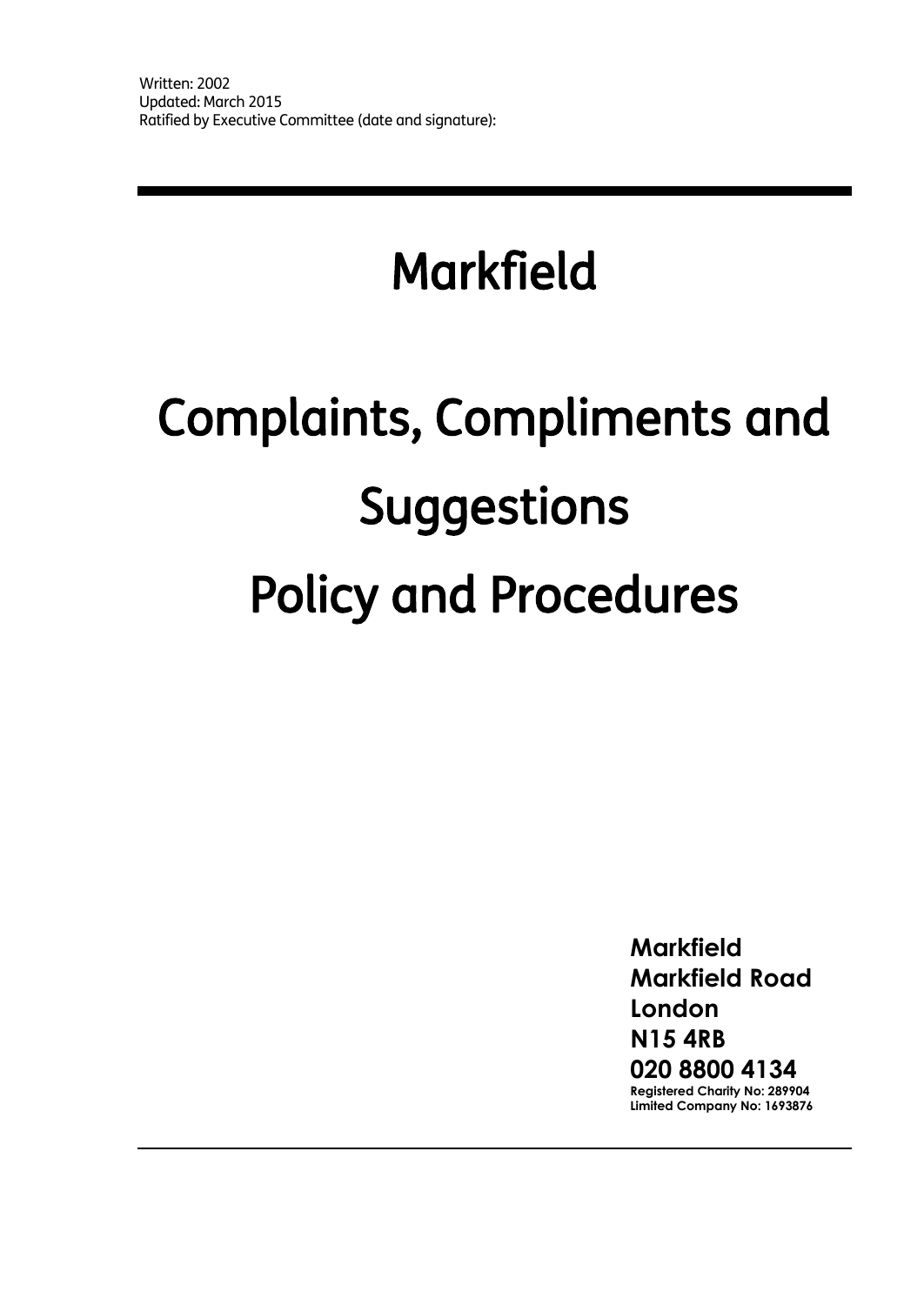# Complaints, Compliments and Suggestions

# Policy Statement

Markfield aims to achieve high standards in everything we do. We welcome all feedback about our services, whether positive or negative. We would like to hear from you when we do something well, or you have a suggestion about something we could do better.

We recognise we don't always get things right. When things go wrong we want to know, so we can put them right and learn from our mistakes. If you tell us about any problems or things you don't like, you help us make things better for everyone. We believe people have a right to tell us about concerns and problems and should be treated sensitively and with respect when they do this.

We recognise you may be worried about raising concerns, particularly if you need to raise an alert about bad practice. This policy is designed to help you raise any concerns at an early stage. We will always try to resolve difficulties informally, but in some circumstances you may wish to make a formal complaint. Markfield will aim to resolve all complaints promptly and sensitively. We will do whatever we can to make sure that raising concerns and making complaints does not cause you further difficulties.

This policy and procedures can be used by service users, workers, volunteers, people on placement and visitors at Markfield. We will always make sure new service users, workers, volunteers, and people on placement are given information about these procedures, and a copy will always be displayed at Markfield so visitors know how to use them.

Markfield will review and update these policies and procedures every 3 years. The review of this policy will be led by the Adult Projects Manager with the involvement of staff and Executive Committee members.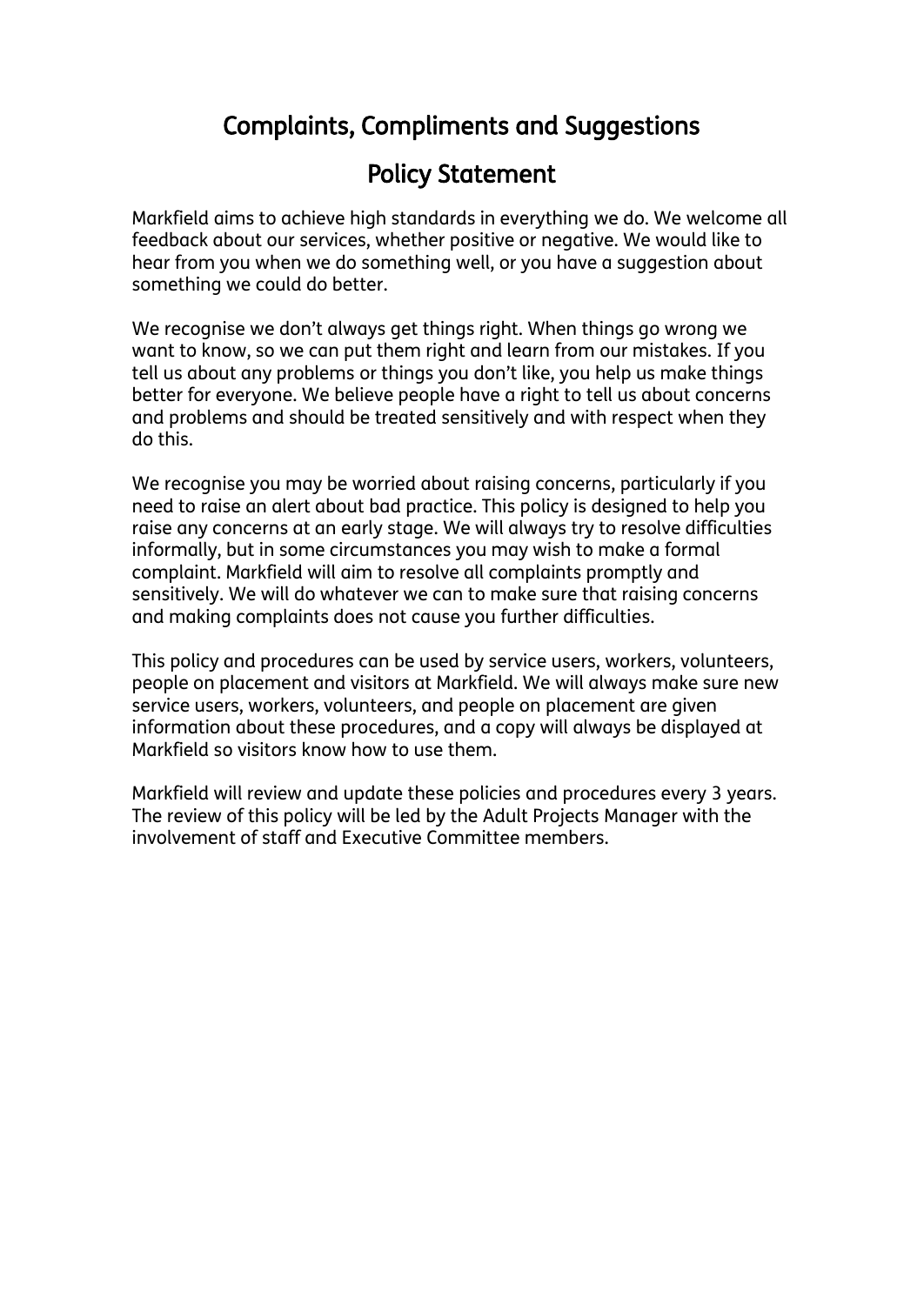# Giving feedback and suggestions

If you would like to give us feedback about our services, either positive or negative, or suggestions for how they could be improved, we really welcome your ideas. You can do this in lots of ways:

- talk directly to one of the Markfield staff
- telephone us on 0208 800 4134 and ask for the member of staff you want to speak to (or any member of staff if you do not know who to ask for)
- write to us (our address is on the front of this policy)
- **e** email us o[n enquiries@markfield.org.uk](mailto:enquiries@markfield.org.uk)

# When you should use Markfield's complaints procedures

Use this procedure:

- if you are unhappy about the way Markfield has done its job in providing services
- if you are concerned about other bad practice eg. failure to meet our legal obligations; financial bad practice; putting people such as service users, the public, staff or volunteers at risk.

Sometimes your concerns may be dealt with under another Markfield procedure. For example, concerns where children or vulnerable adults are at risk will be dealt with through our Safeguarding of Children and Vulnerable Adults Policy; complaints about decisions or treatment by colleagues may be dealt with through our Disciplinary and Grievance Policy. You don't need to worry about deciding what procedure to use. If you are concerned, use this complaints procedure and the person investigating the complaint will work out if a different policy needs to be followed.

# Who can use Markfield's complaints procedures

Anyone concerned about the way Markfield has done its job in providing services, or who has a genuine concern about bad practice by Markfield or Markfield staff, volunteers, or people on placement may use the Complaints procedures to raise their concern.

Markfield expects staff, volunteers and people on placement to report any reasonable and genuine concerns about our standards; practice; theft or fraud; financial bad practice; abuse of service users; breach of legal obligations; or the cover up of any of these. Failure to report concerns or complaints may be treated as a disciplinary matter.

## Raising concerns informally

If you have a complaint or concern, it will often be possible to resolve the problem informally, by simply talking to the person concerned. If that feels too difficult you can talk informally to a Markfield manager or the Director.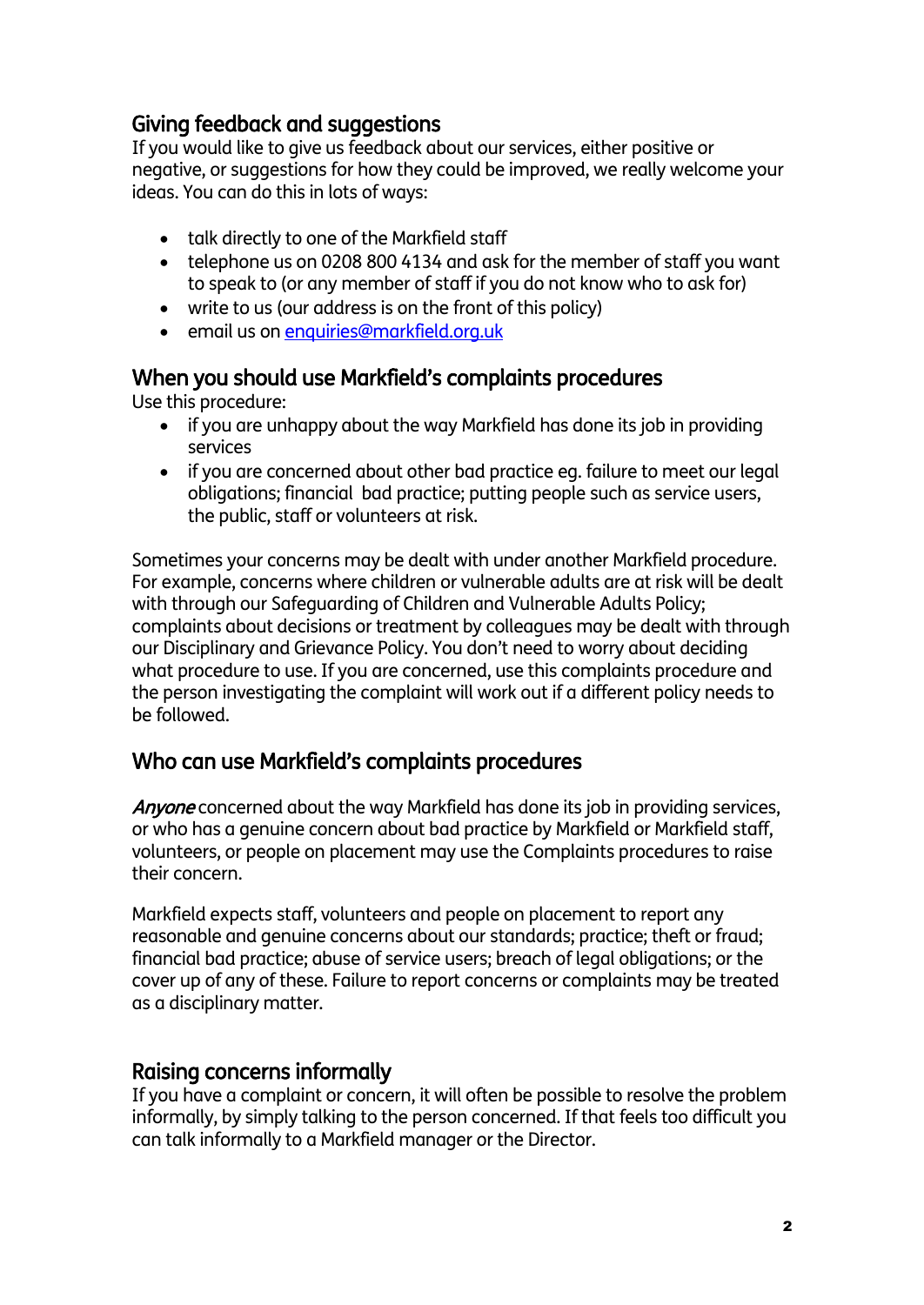Markfield is committed to keeping an open and regular dialogue with service users. Staff, volunteers, and people on placement are expected to listen to people's concerns, take them seriously, and try to find an immediate solution.

# When you should use the formal complaints procedures

You should use the formal complaints procedures if you have raised your concern informally and you are still unhappy with the solution, or if you feel the concern is too serious to be dealt with informally.

# Formal complaints procedures:

#### Stage One:

a) Contact the Director about your complaint. You can do this:

- by telephone: 020 8800 4134 ext 5225
- by post: Director, Markfield, Markfield Road, London N15 4RB. Write "Private and Confidential" on the envelope and this will only be opened by the Director
- by email: [smiller@markfield.org.uk](mailto:smiller@markfield.org.uk)

If your concern is about the Director, contact the Administrator and tell them you want to talk to a member of the Executive Committee about your complaint. They will pass your details to the Executive Committee who will contact you.

If it is easier for you, you can record your complaint on a tape and send it in, or ask a friend or advocate to make the complaint on your behalf.

When you tell us about your complaint, please try to include relevant names, dates, and any other important information about your complaint. It is also helpful if you say what action you would like to be taken to resolve the issue.

When we receive your complaint we will try to sort out the problem straight away. If we can't, we will investigate your complaint as quickly as possible. Formal complaints will be investigated by the Director, or a staff member nominated by them. Formal complaints about the Director will be investigated by Markfield's Executive Committee. They will nominate one member of the Executive Committee to be the person who investigates the complaint.

b) The person investigating your complaint will let you know as soon as possible that they have received your complaint. They must definitely do this within two working days of receiving your complaint. They will send you a copy of this complaints policy at this point.

c) The person investigating your complaint will find out more about your complaint. They may contact you to find out more details about your concern if it is not completely clear from your initial phone call or letter. You will not be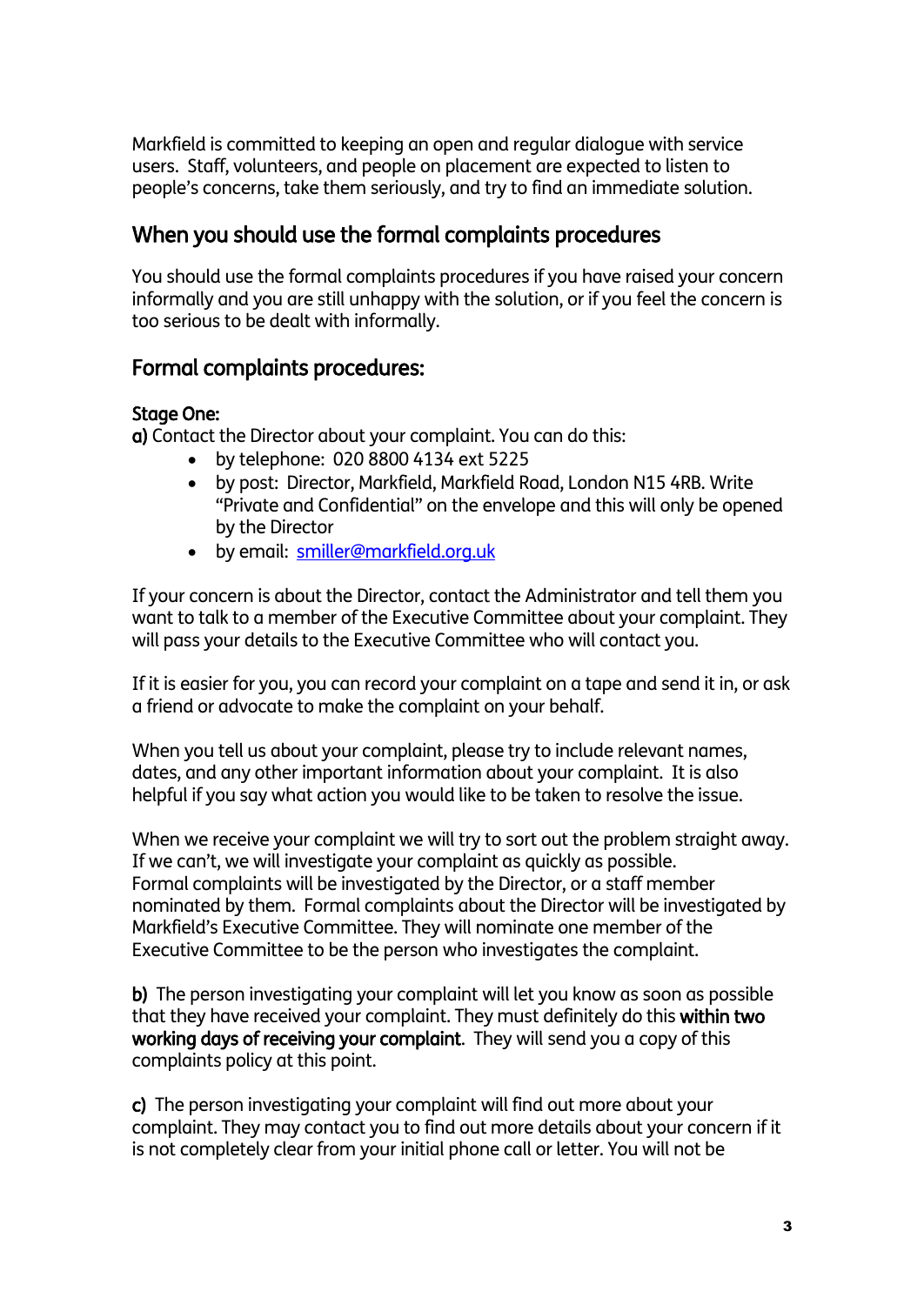expected to prove the truth of the concerns you are raising, but you will need to be able to explain why you have grounds for concern. The person investigating the complaint will also contact anyone named in the complaint, so that they can give their point of view.

If the person investigating the complaint believes that it should be dealt with under different procedures (eg Protection of Children and Vulnerable Adults, or Grievance Procedure), they will tell you this and make sure you understand what will happen next.

The person investigating your complaint will write a report of their investigation and recommendations. They will make sure you get a copy of this. A copy will also be given to any staff named in the complaint. The report will include recommendations for dealing with the complaint, and for any changes needed in Markfield's policies, procedures or practice which have emerged from the investigation.

The person investigating the complaint will make sure you understand the report and its recommendations. Sometimes they will suggest meeting with you to go through it. They may suggest arranging a meeting between you and any other people named in your complaint, if that feels like a good way to discuss and resolve the problems. Meetings about complaints can feel really difficult. You might like to have a friend, relative, or advocate with you at the meeting. This must be someone who is not involved in the situation, and they will have to agree to keep anything discussed in the meeting confidential.

We will aim to complete investigations of complaints and make recommendations within 20 working days of acknowledging your complaint. If there is any delay we will contact you to explain this.

#### Stage Two: Appeal

If you are not satisfied with the response to your complaint you can make an appeal. You must tell us you want to appeal within 14 days of receiving the complaint investigation report. You must explain why you feel the recommendations are not satisfactory.

Appeals will always be heard by the Executive Committee. They will nominate up to two members to consider the appeal. If a member of the Executive Committee investigated the original complaint, they will not be on the appeal panel.

The appeal will be considered within 20 working days of receiving your request for an appeal. If we cannot meet within this timescale we will let you know. The panel will look at your original complaint and the complaint investigation report. They may also talk to you, the person who investigated the complaint, and other people involved. The panel will make written recommendations within five working days of their appeal panel meeting. You will be given a copy of these and the panel will do their best to ensure that you understand them.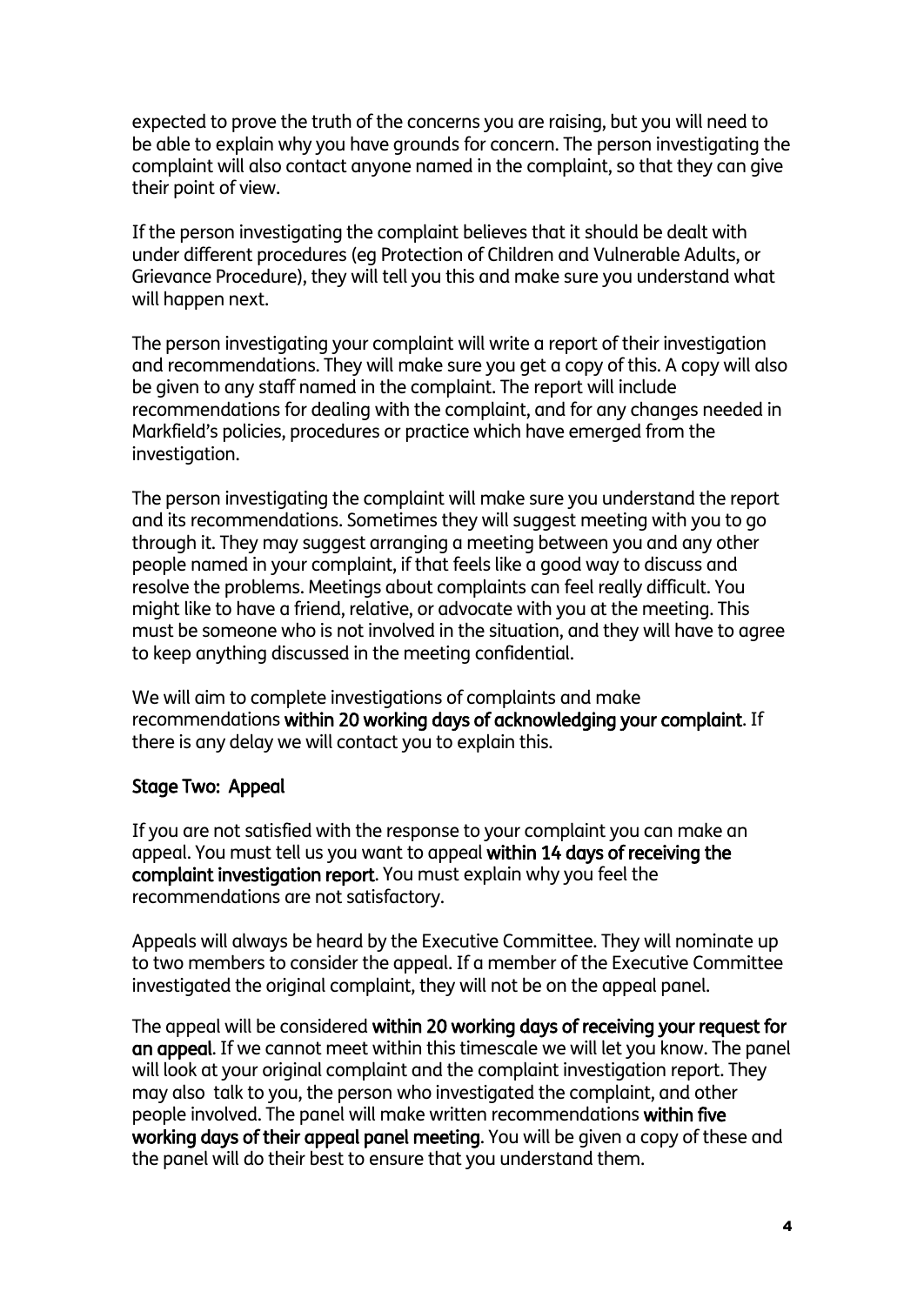Markfield's procedure ends at this point.

# What next?

We hope that concerns can be resolved within these procedures but we are aware that you may not be satisfied with the result. If you are unhappy with the appeal panel's decision you can contact the organisations who register and regulate some of Markfield's services. Their contact details are given below:

Haringey Council: ( they commission some of our services for adults with learning disabilities and some of our services for children and young people).

For complaints relating to services for adults:

 Haringey Council Adults, Culture and Community Services Complaints 020 8489 3398

For complaints relating to services for children and young people:

 Haringey Council Children and Young People Service Complaints 020 8489 3481/ 3187

Ofsted: This is the organisation that regulates our childcare services for children aged under 8). You can call their helpline on 0845 6404040.

## Monitoring complaints

Any member of staff who receives or investigates a complaint must complete a complaints record sheet and give it to the Director. The Director must store these confidentially. The Director will monitor these quarterly and write a summary report for the Executive Committee, and as required to London Borough of Haringey and other funders. This information will be used to make sure we are following up any issues of bad practice and to check out any patterns of concern.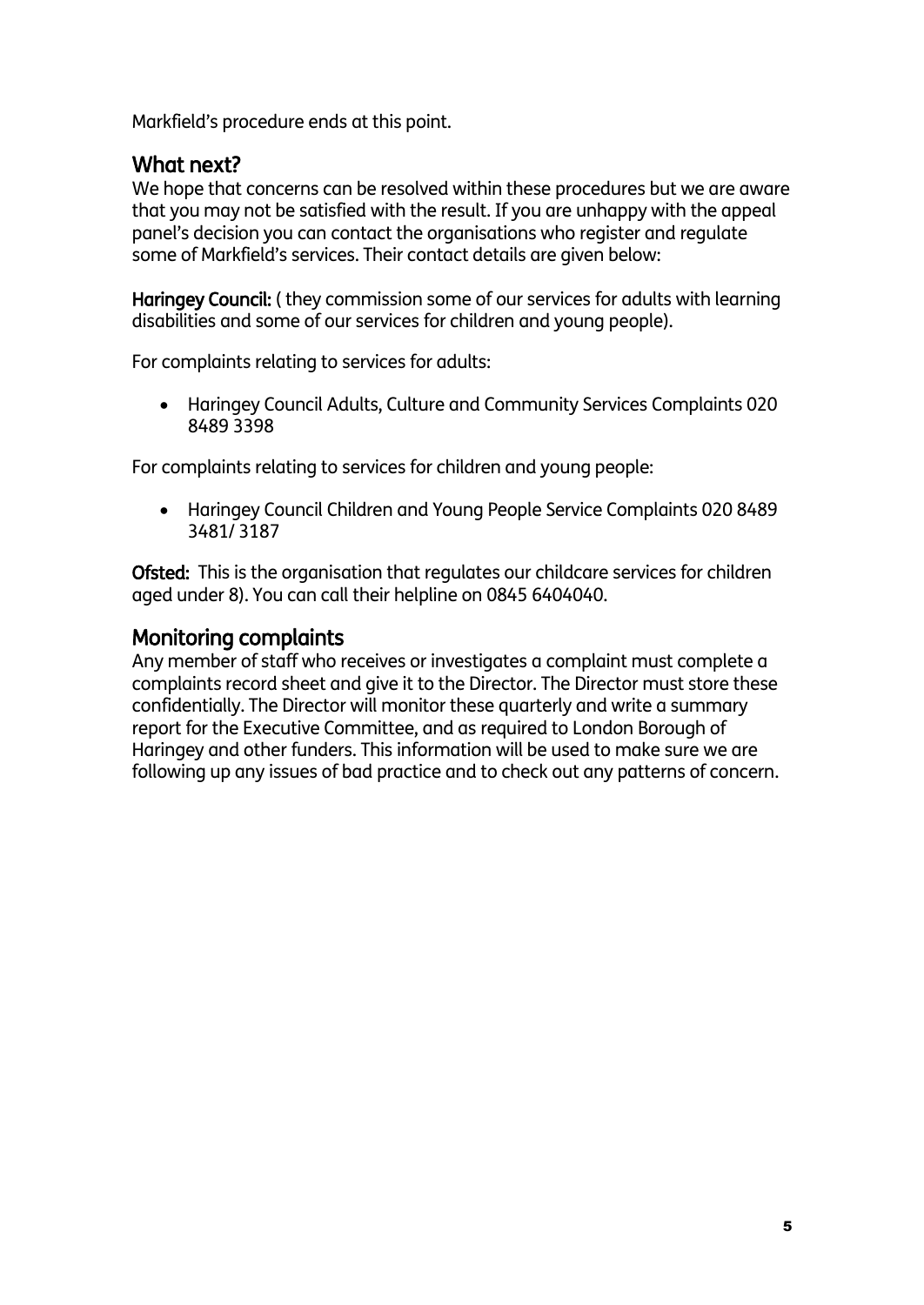# Guidelines for staff, volunteers and people on placement dealing with a concern raised informally:

- Listen politely in a confidential setting where possible. Allow the person to 'let off steam'.
- Recognise their frustration. Put yourself in their shoes.
- Don't jump to conclusions. Get all the details when, where, what, why and how of the situation. Take careful notes.
- Confirm that you have understood the complaint accurately by feeding back what you have noted down to the person making the complaint.
- Don't blame anyone. Be ready to apologise "I'm sorry, we made an oversight….."
- Don't accept liability or responsibility before an investigation has taken place.
- If the complainant has made a mistake, be diplomatic "We may not have been clear."
- Don't argue or feel offended. This is a professional not personal issue.
- Find out what the person making a complaint wants from you.
- State clearly what you will do next. If you can't solve the problem there and then, state clearly what you will do next, and agree a time to get back to them, using the deadlines outlined in this policy.
- If you are unsure what to do, don't make promises you can't keep. Make sure the person knows that you are going to speak to your manager for advice.
- If you are offering a solution make sure the person is happy with this. This should be noted on the complaints reporting form.
- If the person is not happy with the solution, give them details of the formal complaints procedure and suggest that they use this.
- Inform the Director immediately either in person or by e-mail. If the Director is not available ensure that a member of the senior management team is informed.
- Complete a complaint record form and give this to the Director within two working days of the complaint.